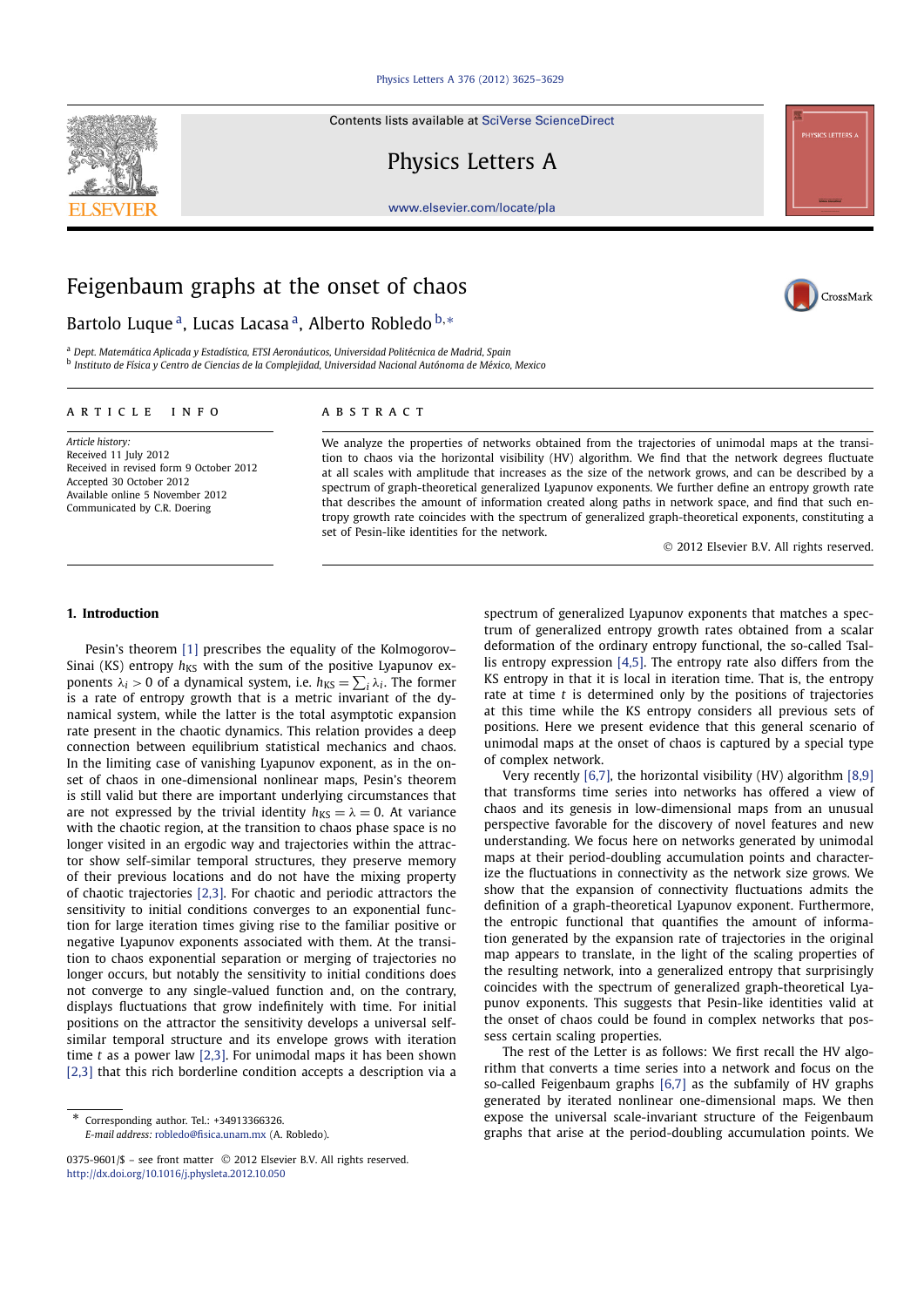

**Fig. 1.** Feigenbaum graphs associated with periodic series of increasing period 2*<sup>n</sup>* undergoing a period-doubling cascade. The resulting patterns follow from the universal order with which an orbit visits the positions of the attractor. The Feigenbaum graph associated with the time series generated at the onset of chaos  $(n \rightarrow \infty)$  is the result of an infinite application of the inflationary process by which a graph at period  $2^{n+1}$  is generated out of a graph at period  $2^n$  [6].

subsequently show how to define a graph-theoretical Lyapunov exponent in this context. In agreement with the known dynamics of unimodal maps at the transition to chaos the graph-theoretical Lyapunov exponent vanishes, and proceed to define generalized exponents that take into account the subexponential expansion of connectivity fluctuations. We finally show that the Feigenbaum graph that represents the onset of chaos admits a spectrum of generalized graph-theoretical exponents that coincide with a spectrum of deformed entropies.

### **2. The Feigenbaum graph at the onset of chaos**

The horizontal visibility (HV) algorithm is a general method to convert time series data into a graph [8,9] and is concisely stated as follows: assign a node  $i$  to each datum  $x_i$  of the time series  $\{x_i\}_{i=1,...,N}$  of *N* real data, and then connect any pair of nodes *i*, *j* if their associated data fulfill the criterion  $x_i$ ,  $x_j > x_n$ for all *n* such that  $i < n < j$ . The capability of the method as well as other variants to transfer properties of different types of time series into their resultant graphs has been demonstrated in recent works [10,11]. When the series under study are the trajectories within the attractors generated by unimodal or circle maps the application of the HV algorithm yield subfamilies of visibility graphs, named Feigenbaum and quasiperiodic graphs respectively, that render the known low-dimensional routes to chaos in a new setting [6,7,12]. For illustrative purposes, in Fig. 1 we show a hierarchy of Feigenbaum graphs obtained along the period-doubling bifurcation cascade of unimodal maps. At the accumulation point of the cascade the trajectories within its non-chaotic multifractal attractor become aperiodic, and in analogy with the original Feigenbaum treatment [13], the associated Feigenbaum graphs evidence scaling properties that can be exploited by an appropriate graph-theoretical Renormalization Group transformation [6,7]. Because the order of visits of positions of periodic attractors or of bands of chaotic attractors in unimodal maps are universal, a relevant consequence of the HV criterion is that the resulting Feigenbaum graph at the onset of chaos is the same for every unimodal map. That is, it is independent of the shape and nonlinearity of the map [6,7]. This permits us to concentrate our study on a specific unimodal map, that for simplicity will be the logistic map, and claim generality of the results.

Consider the logistic map  $x_{t+1} = f(x_t) = \mu x_t (1 - x_t)$ ,  $0 \le x \le 1$ ,  $0 \le \mu \le 4$ , at the period-doubling accumulation point  $\mu_{\infty} =$ 3.5699456... and generate a trajectory  $\{x_t\}_{t=0,1,2,...}$  within the attractor. Since the position of the maximum of the map  $x_{\text{max}} = 1/2$  belongs to the attractor we can choose  $x_0 = f(1/2)$  as the initial condition. (The position of the maximum of the unimodal map belongs to all the superstable periodic attractors or supercycles and the accumulation point of these attractors, the attractor at the transition to chaos, contains this position [13].) A sample of the corresponding time series is shown in the top panel of Fig. 2, whereas in the left panel of the same figure we represent in logarithmic scales the positions of the rescaled variable  $z_t = f(1/2) - x_t$ . A similar rescaling was proposed in previous works to put in evidence the striped intertwined self-similar structure of the trajectory positions as they are visited sequentially, and reflects the multifractal structure of the attractor [2,3]. In the right panel of the same figure we plot, in log–log scales, a representation of the relevant variable  $exp(k(N))$ , where  $k(N)$  is the degree of node *N* in the Feigenbaum graph associated with the original time series  $x(t)$  (that is,  $N \equiv t$ ). Notice that the distinctive band pattern of the attractor is recovered, although in a simplified manner where the fine structure is replaced by single lines of constant degree. The HV algorithm transforms the multifractal attractor into a discrete set of connectivities, whose evolution mimics the intertwined fluctuations of the map. It is convenient to write the node index *N* in the form  $N \equiv m2^j$ , where  $j = 0, 1, 2, \dots$  and  $m = 1, 3, 5, \ldots$ , so that running over the index *j* with *m* fixed selects subsequences of data or nodes placed along lines with fixed slope. For illustrative purposes, the order of visits to either the associated data or nodes in some of these subsequences are explicitly shown in both panels of Fig. 2, as well as in the upper panel. Notice that along these subsequences, exp*k*(*N*) increases as a power law (i.e. subexponentially), and corresponds to data with increasing larger values (upper panel). This is reminiscent of the data subsequences highlighted in the left panel, whose values  $z(t) = f(1/2) - x(t)$  also show a monotonic power law decay.

From the direct observation of Fig. 2 it is clear that all trajectory positions within each band in the left panel (attractor) become nodes with the same degree in the right panel (network). It is also worth noting at this point that there exists a degeneracy in the positions of trajectories that are initiated off, but close to, the attractor positions. In particular, if an ensemble of uniformly-distributed initial positions is placed in a small interval around  $x = 1/2$  their trajectories expand while remaining uniformly-distributed at later iteration times [2,3] (see discussion below) and the HV algorithm assigns to all of them the same Feigenbaum graph. This degeneracy accounts for the universal feature that only a single Feigenbaum graph represents the transition to chaos for all unimodal maps. It also determines the way in which fluctuations in trajectory separations translate into their respective degree fluctuations: see Fig. 3, where we plot in logarithmic scales the distance of initially nearby trajectories for specific values of a time subsequence, and compare the expansion of this distance with the increment of the degree of the associated Feigenbaum graph along the same node subsequence, as highlighted in the right panel of Fig. 2. The properties of trajectory separation are thereby inherited by the graph and can be quantified through the increasing sequences of values for exp*k*(*N*).

Let us focus now in the Feigenbaum graph. The relabeling  $N \equiv m2^j$  generates a one-to-one tiling of the natural numbers. The aforementioned constant degree and fixed-slope lines in the right panel of Fig. 2 are, respectively,  $k(N \equiv m2^j) = 2j + 2$ ,  $m =$ 1, 3, 5,..., *j* fixed, and  $k(N \equiv m2^j) = 2j + 2$ ,  $j = 0, 1, 2, \ldots$ *m* fixed (for example, the first path highlighted in red corresponds to  $m = 1$ ,  $j = 0, 1, 2, \ldots$ ). The scaling property associated with the former case is that all horizontal lines with constant degree  $k = 2j + 2$ , *j* fixed, can be overlapped into the bottom line  $k = 2$ ,  $j = 0$ , via consecutive translations each consisting of a shift of 2 in *k* and a shift of log 2 in log *N*, that is,  $k(N/2) = k(N) - 2$ , or alternatively,  $\exp k(N/2) = \exp(-2) \cdot \exp k(N)$ . This scaling property has a parallel for the trajectory within the Feigenbaum attractor where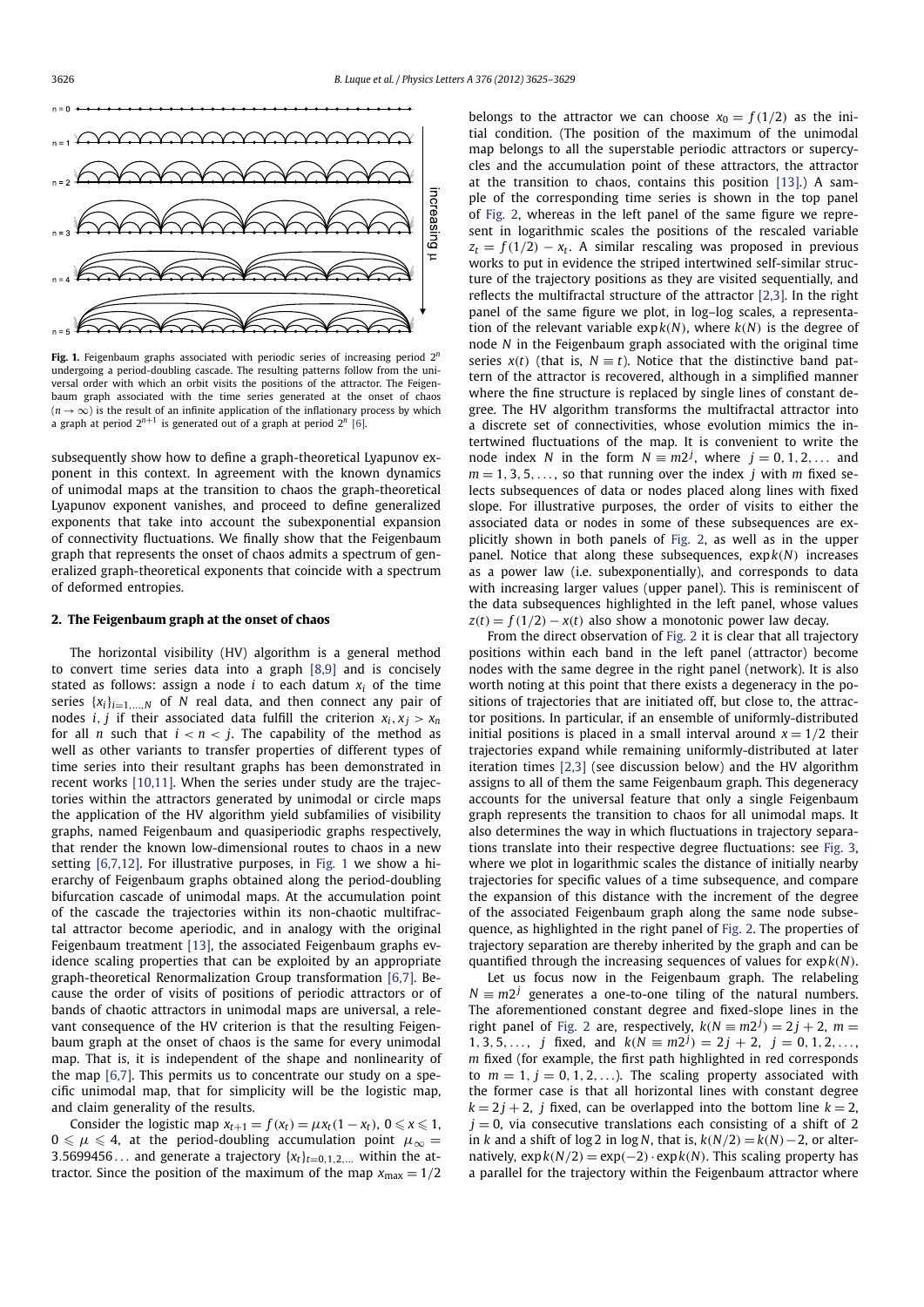

**Fig. 2.** *Top*: Series  $x(t)$  as a function of time *t* for the first 10<sup>6</sup> data generated from a logistic map at the period-doubling accumulation point (only the first 33 data are shown). The data highlighted in red are associated with specific subsequences of nodes (see the text). *Left*: Log–log plot of the rescaled variable  $z(t) = f(1/2) - x(t)$  as a function of *t*, for the same series as the upper panel. This rescaling is performed to reflect the multifractal structure of the attractor [2,3]. The order of visits to some specific data subsequences is highlighted. *Right*: Log–log plot of exp*k*(*N*) as a function of the node *N* of the Feigenbaum graph generated from the same time series as for the upper panel, where  $N = t$ . The distinctive band pattern of the attractor is recovered, although in a simplified manner where the fine structure is replaced by single lines of constant degree. The order of visits to some specific node subsequences is highlighted (see the text). (For interpretation of the references to color in this figure legend, the reader is referred to the web version of this Letter.)

the shift of 2 in *k* is replaced by a shift of  $2 \log \alpha$ , where  $\alpha$  is the absolute value of the Feigenbaum constant [2,3]. The scaling property associated with the latter case is seen via the collapse of all fixed-slope lines of data into a single sequence of values aligned along the first  $m = 1$  subsequence  $k(2^j) = 2j + 2$ ,  $j = 0, 1, 2, \ldots$ , when the numbers of nodes for each of the other subsequences are rescaled consecutively by  $N/m$ ,  $m = 3, 5, 7, \ldots$ .

# **3. Fluctuating dynamics and graph-theoretical Lyapunov exponents**

We recall that the standard Lyapunov exponent  $\lambda$  accounts for the degree of exponential separation of nearby trajectories, such that two trajectories whose initial separation is  $d(0)$  evolve with time distancing from each other as  $d(t) \sim d(0) \exp(\lambda t)$ ,  $t \gg 1$ , where  $d(t) = |x_t - x'_t|$ . The sensitivity to initial conditions is  $\xi(t) =$  $d(t)/d(0)$  and the general definition of the Lyapunov exponent is

$$
\lambda = \lim_{t \to \infty} \frac{1}{t} \log \xi(t). \tag{1}
$$

Deterministic fluctuations about  $\lambda > 0$  are permanently put out when  $t \to \infty$ , but, as mentioned, at the period-doubling accumulation points of unimodal maps  $\lambda = 0$  and trajectories display successive subexponential separation and convergence for all *t*. Two possible extensions of the standard Lyapunov exponent have been

used when  $\lambda = 0$  while the amplitude of the fluctuations grows as a power law, or, equivalently, expansion and contraction rates of trajectories are logarithmic in time: Mori et al. [14] suggested the expression

$$
\lambda_M = \frac{1}{\log t} \log \xi(t). \tag{2}
$$

Although this expression captures subexponential fluctuation rates, this quantity is not well defined if we want to measure the magnitude of rates *per unit time*, in which case we need a quantity that grows linearly in time. This is important if we want to relate the growth of fluctuations to some kind of entropic rates that derive from an extensive entropy expression. In this respect a bettersuited alternative for capturing subexponential fluctuations is to deform the logarithm in Eq. (1) by an amount that recovers the linear growth present for  $\lambda > 0$ . This is

$$
\lambda_q = \frac{1}{t} \log_q \xi(t),\tag{3}
$$

with  $\log_a x \equiv (x^{1-q} - 1)/(1-q)$  (log *x* is restored in the limit  $q \to 1$ ) where the extent of deformation *q* is such that while the expansion  $\xi(t)$  is subexponential,  $\log_q \xi(t)$  grows linearly with *t* [2,3]. Notice that we have eliminated the  $t \to \infty$  limit in the definition of the generalized Lyapunov exponents since fluctuations are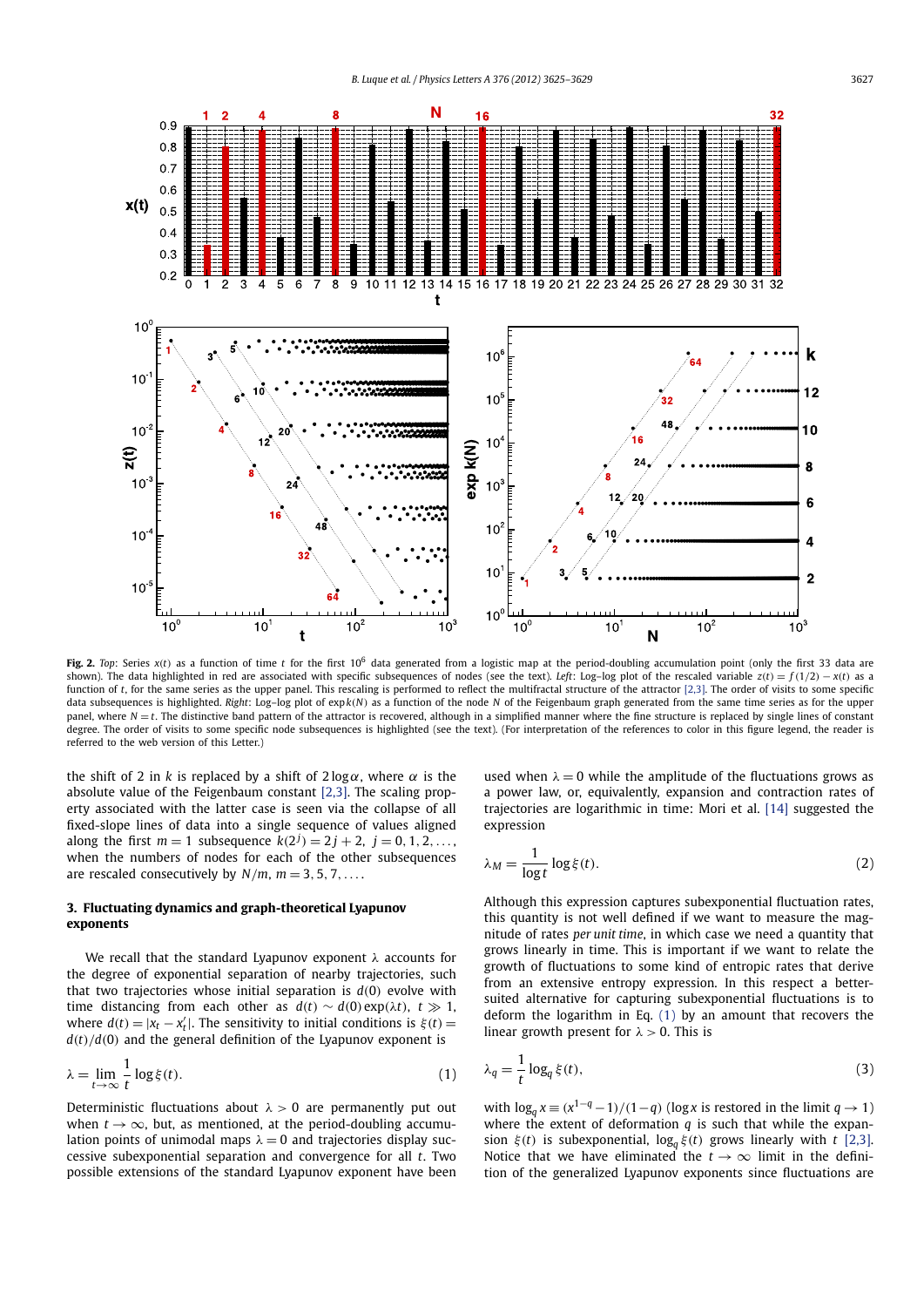

**Fig. 3.** Log–log plot of the distance between two nearby trajectories  $d(t) = |x(t)$  $x'(t)$ | close to  $x = 1/2$ , where  $d(0) = 10^{-6}$ , measured at a precise time sequence  $t = 2^j$ ,  $j = 1, 2, 3, \ldots$  (this path is also highlighted in the left panel of Fig. 2). Along this path trajectories evidence a subexponential expansion characterized by a power law separation. Note that both trajectories generate the same Feigenbaum graph, whose degree increases along this concrete path in the same vein as the trajectory separation: the network inherits the properties of trajectory expansion in the hierarchy of degrees (see right panel of Fig. 2). A similar behavior holds for trajectory separation along other paths.

present for all values of *t* and the objective is to characterize them via a spectrum of generalized exponents [2,3,14].

We define now a connectivity expansion rate for the Feigenbaum graph under study. Since the graph is connected by construction (all nodes have degree  $k \geq 2$ ), the uncertainty is only associated with a rescaled degree  $k_{+} \equiv k - 2$ . To keep notation simple we make use of this variable and drop the subindex  $+$  from now on. The formal network analog of the sensitivity to initial conditions  $\xi(t)$  has as a natural definition  $\xi(N) \equiv \exp(k(N)/\exp(k(0))$ exp*k*(*N*), as suggested from Figs. 2 and 3, where we are implicitly assuming that the expansion is always compared with the minimal one  $exp k(0) = 1$  provided by nodes at positions  $m2^0$  (i.e. with  $k = 0$ ). Accordingly, the standard network Lyapunov exponent is defined as

$$
\lambda = \lim_{N \to \infty} \frac{1}{N} \log \xi(N). \tag{4}
$$

The value of *k*(*N*) oscillates with *N* (see Fig. 2) but its bounds grow slower than *N*, as  $log N$ , and therefore in network context  $\lambda = 0$ , in parallel to the ordinary Lyapunov exponent at the onset of chaos. The logarithmic growth of the bounds of  $\log \xi(N) = k(N)$  is readily seen by writing  $k(N = m2<sup>j</sup>) = 2j$  as

$$
k(N) = \frac{2}{\log 2} \log \left(\frac{N}{m}\right).
$$
 (5)

A first approach to study the subexponential fluctuations is to proceed *à la Mori* and define the following graph-theoretical generalized exponent

$$
\lambda_M = \frac{1}{\log N} \log \xi(N) = \frac{k(N)}{\log N}.
$$
 (6)

To visualize the network growth paths  $N = m2<sup>j</sup>$ , where  $m =$ 1, 3, 5, ... is fixed to a constant value and  $j = 1, 2, 3, \ldots$ , the expression above for λ*<sup>M</sup>* is written as

$$
\lambda_M = \frac{2j}{\log(m2^j)} = \frac{2j}{\log m + j \log 2}.\tag{7}
$$

A constant  $\lambda_M = 2/\log 2$  for all *j* is obtained only when  $m = 1$ , otherwise the same value is reached for all other *m* when  $j \rightarrow \infty$ . In general, a spectrum of Mori-like generalized exponents is obtained by considering all paths  $(m, j)$  such that  $N \rightarrow \infty$ .

As indicated, the preceding generalization of the Lyapunov exponent is not time extensive and it is therefore not useful if we ultimately wish to relate the network link fluctuations to an entropy growth rate. With this purpose in mind we deform the ordinary logarithm in  $\log \xi(N) = k(N)$  into  $\log_a \xi(N)$  by an amount  $q > 1$  such that  $log_q \xi(N)$  depends linearly in *N*, and define the associated generalized graph-theoretical Lyapunov exponent as

$$
\lambda_q = \frac{1}{\Delta N} \log_q \xi(N),\tag{8}
$$

where  $\Delta N = N - m$  is the lapse time between an initial condition *m*20 where *m* is fixed (see Fig. 2), and position *N*. One obtains

$$
\lambda_q = \frac{2}{m \log 2},\tag{9}
$$

with  $q = 1 - \log 2/2$  and  $j > 0$ . Eq. (8) can be corroborated via use of  $\xi(N) = \exp(2i)$  together with the identifications of the other quantities in it (note that  $j = 0$  implies  $\Delta N = 0$  for which  $\xi(N) =$  $exp(0) = 1$  and  $\lambda_q$  is trivially undefined).

According to Eq. (9) a spectrum of exponents is spanned by running over the values of *m*, in parallel with the spectrum of generalized exponents previously found at the transition to chaos in unimodal maps [3], where the value of the parameter,  $q =$ 1 − log 2/2 in the Feigenbaum graph is to be compared with  $q = 1 - \log 2/\log \alpha$  (where  $\alpha$  is a Feigenbaum constant) in the unimodal map for trajectories originating at the most compact region of the multifractal attractor that are seen to expand at prescribed times when the least compact region of the multifractal is visited [3].

# **4. Entropic functionals and Pesin-like identities**

To complete our arguments we summon up the persistency property of trajectory distributions of unimodal maps at the period-doubling onset of chaos. That is, for a small interval of length  $l_1$  with  $\mathcal N$  uniformly-distributed initial conditions around the extremum of a unimodal map (e.g.  $x = 1/2$  for the logistic map we use), all trajectories behave similarly, remain uniformlydistributed at later times, follow the concerted pattern shown in the left panel of Fig. 2 (see [2,3] for details) and expand subexponentially at prescribed time paths (see Fig. 3). Studies of entropy growth associated with an initial distribution of positions with iteration time *t* of several chaotic maps [15] have established that a linear growth occurs during an intermediate stage in the evolution of the entropy, after an initial transient dependent on the initial distribution and before an asymptotic approach to a constant equilibrium value. At the period-doubling transition to chaos it was found [2,3] that (i) there is no initial transient if the initial distribution is uniform and defined around a small interval of an attractor position, and (ii) the distribution remains uniform for an extended period of time due to the subexponential dynamics. We denote this distribution by  $\pi(t) = 1/W(t)$  where  $W(1) = l_1/N$  is the number of cells that tile the initial interval  $l_1$ , and  $l_t$  is the total length of the interval that contains the trajectories at time *t*. Since iteration-time dependence transforms into node-value dependence we inquire about how  $\pi$  scales along the set of nodes  $N = 2^{j}$  with  $k = 2j$  links,  $j = 0, 1, 2, \ldots$ , that is, while  $\pi$  is defined in the map its properties are reflected in the network. After  $t = 2<sup>j</sup>$  iterations, the loss of information associated with the fact that the same network is generated by all of the  $\mathcal N$  initial conditions is represented in the network context by the expansion of the initial interval  $l_1$ into  $l_t = \exp(k(2^j)) = l_1 \exp(2j)$  after  $t = 2^j$ . Therefore we find that at time  $t = 2^j$  the network scaling properties prescribe a larger number of cells to tile the new interval  $W(2^j) = W(1) \exp(k(2^j))$ .